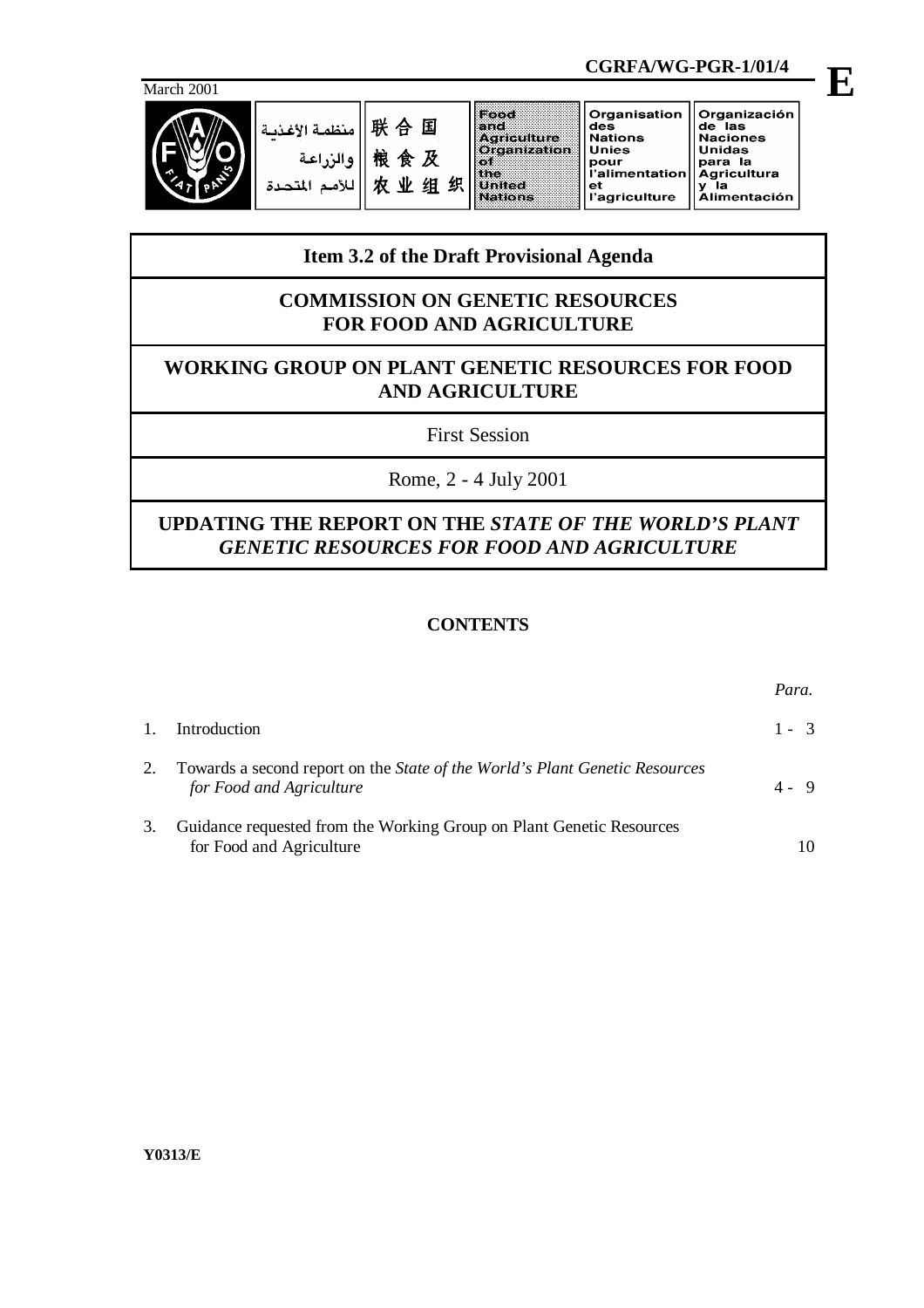### **UPDATING THE REPORT ON THE** *STATE OF THE WORLD'S PLANT GENETIC RESOURCES FOR FOOD AND AGRICULTURE*

#### **1. INTRODUCTION**

1. The Twenty-sixth Session of the FAO Conference in 1991, and Agenda 21 of the United Nations Conference on Environment and Development (UNCED) in 1992, called for the development of periodic reports on the *State of the World's Plant Genetic Resources for Food and Agriculture* (PGRFA), and the preparation of a rolling *Global Plan of Action for the Conservation and Sustainable Utilization of PGRFA*, as part of the FAO Global System for the Conservation and Sustainable Utilization of PGRFA.

2. From 1993 to 1996, FAO coordinated a multi-donor Trust Fund for convening the Fourth International Technical Conference and for the preparation of both the first report on the *State of the World's PGRFA* and the *Global Plan of Action,* under the guidance of the Commission on Genetic Resources for Food and Agriculture (CGRFA), in the context of the participatory country-driven process for the Conference, which actively involved 157 countries, fifty nongovernmental organizations, and private sector associations. Country Reports and the *World Information and Early Warning System on PGRFA* (WIEWS) were a primary source of the baseline information used in the preparation of the report.

3. Summary and extended versions of the *State of the World's PGRFA* were prepared for the International Technical Conference, which welcomed the Report as the first comprehensive world-wide assessment of the state of plant genetic resources. The outcome of the International Technical Conference was endorsed by FAO Conference and welcomed by the Conference of the Parties to the Convention on Biological Diversity (CBD).<sup>1</sup> The extended version of the Report<sup>2</sup> was peer-reviewed, edited and published by FAO in 1998.

### **2. TOWARDS A SECOND REPORT ON THE STATE OF THE WORLD'S PGRFA**

4. The Commission, at its Eighth Regular Session, agreed that FAO should periodically assess the *State of the World's PGRFA*, which could facilitate the analysis of changing needs and gaps and contribute to the preparation of the rolling *Global Plan of Action*. It was agreed that the preparation of a second report of the *State of the World's PGRFA* and the amendment of the *Global Plan of Action* would be considered by the Commission after the completion of the negotiations for the revision of the International Undertaking, and that, in the longer term, a report on the *State of the World's Agricultural Biodiversity* might be envisaged.<sup>3</sup> The importance of the FAO's report on the *State of the World's PGRFA* is also recognized in the CBD's Programme of Work, as a contribution to a comprehensive assessment of agricultural biodiversity.<sup>4</sup>

 $\overline{a}$ 

<sup>&</sup>lt;sup>1</sup> Decision III/11.

<sup>2</sup> Chapter 1 - The State of Diversity; Chapter 2 - The State of *In Situ* Management; Chapter 3 - The State of *Ex Situ* Conservation; Chapter 4 - The State of Utilization; Chapter 5 - The State of National Programmes, Training Needs and Legislation; Chapter 6 - The State of Regional and International Collaboration; Chapter 7 - Access to Plant Genetic Resources, the Sharing of Benefits Derived from their Use and the Realization of Farmers' Rights; Annex 1 - State of the Art: Genetic Diversity, Conservation, Utilization, Legal and Economic. Annex 2 - State of Diversity of Major and Minor Crops.

<sup>3</sup> CGRFA-8/99/REP, para. 19.

<sup>&</sup>lt;sup>4</sup> Decision V/5.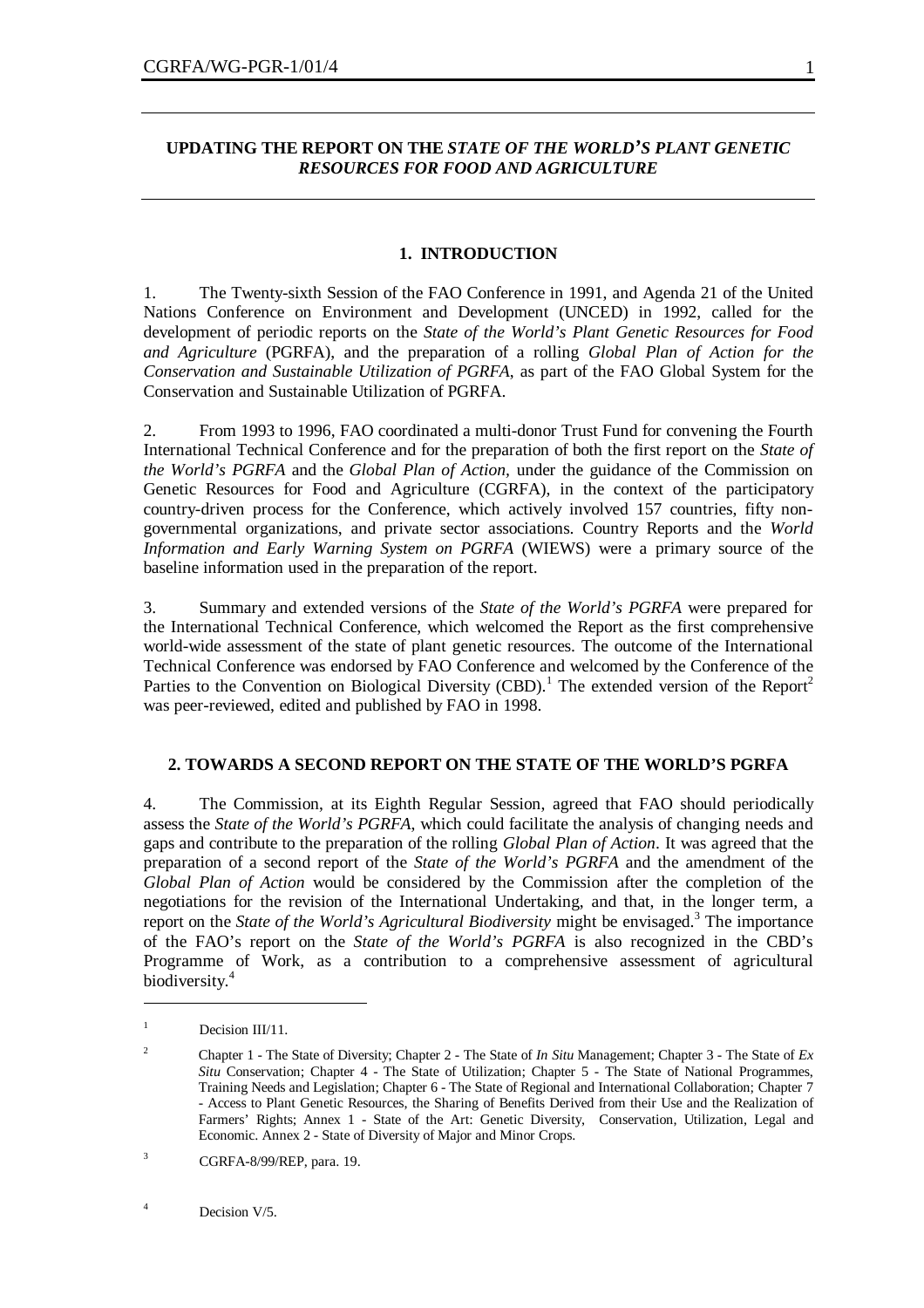5. Updating the report on the *State of the World's PGRFA*, and monitoring the implementation of the *Global Plan of Action*, are complementary processes that need to be carried out in unison.<sup>5</sup> Supplemental, in-depth studies, in the context of the preparation of an updated *State of the World's PGRFA*, would provide further information on the implementation of specific activities of the *Global Plan of Action*. This would feed back into the proposed continuing and comprehensive monitoring of the *Plan*'s implementation, which would itself substantially contribute to the periodic updating of the *State of the World's PGRFA.*<sup>6</sup>

6. In addition, the Commission may wish to examine and establish priorities in addressing gaps and shortcomings which it has already identified in the first *State of the World's PGRFA,*<sup>7</sup> and advise on the role of the *World Information and Early Warning System on PGRFA* in this integrated process.<sup>8</sup>

7. It is proposed that the second *State of the World's PGRFA* be of a size similar to the summary version of the first report,  $9$  and be supplemented by thematic studies to fill gaps, in particular, those identified by the Commission. Possible topics for such supplements could include:

- the state of diversity, conservation and use of specific crops not adequately covered in the first report (*e.g.*, forage crops, under-utilized species), and of crop wild relatives and wild plants of importance to food and agriculture;
- indicators for measuring plant genetic vulnerability and genetic erosion;
- methodologies for the use of PGRFA in crop improvement, including new approaches to plant breeding and new biotechnologies;
- the impact of national, regional and global agricultural policies and agreements on conservation and use of PGRFA;
- the impact of bio-safety and bio-security related issues on the conservation and sustainable utilization of PGRFA;
- plant genetic resource management at farmer and community level, and crop-associated biodiversity and agro-ecosystem management;
- the contributions of PGRFA to ecosystem services.

8. At the Hundred and Nineteenth FAO Council, in November 2000, it was agreed that the negotiations for the revision of the International Undertaking should be concluded by the Thirtyfirst FAO Conference in November 2001. In view of this timetable, the Working Group may wish to recommend that the preparation of thematic studies for the updating of the *State of the World's PGRFA* be initiated in early 2002, and coordinated with the process of monitoring the implementation of the *Global Plan of Action* proposed for 2004-2006.<sup>10</sup> The updated report on the *State of the World's PGRFA*, including its thematic supplements, could then be prepared by 2006, and submitted to the Commission's Twelfth Regular Session.

9 75 pages.

 $\overline{a}$ 

 $5$  CGRFA-7/97/REP, para 22.

<sup>6</sup> CGRFA/WG-PGR-1/01/3, *Monitoring the Implementation of the Global Plan of Action for the Conservation and Sustainable Utilization of Plant Genetic Resources for Food and Agriculture*, para. 15-23.

<sup>&</sup>lt;sup>7</sup> CGRFA-Ex $2/96$ /REP, para. 10.

<sup>8</sup> CGRFA/WG-PGR-1/01/6, *Progress Report on the World Information and Early Warning System on Plant Genetic Resources for Food and Agriculture*, para. 18.

<sup>10</sup> CGRFA/WG-PGR-1/01/3, *Monitoring the Implementation of the Global Plan of Action for the Conservation and Sustainable Utilization of Plant Genetic Resources for Food and Agriculture*, para. 26.